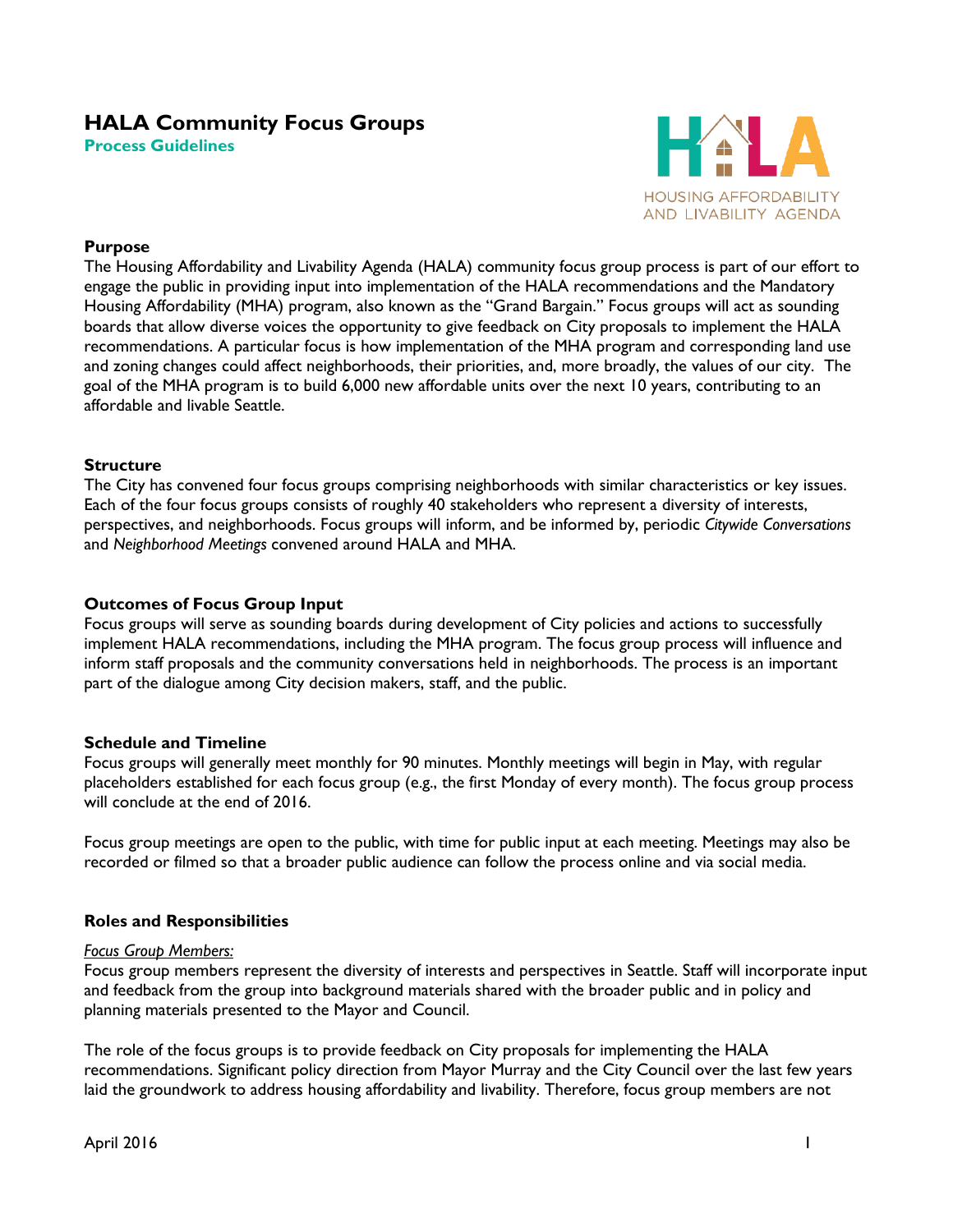starting from scratch to address the housing affordability crisis. We ask that focus group members begin with the basic outlines of the HALA recommendations, review the proposed policies and programs, and provide feedback on their implementation. For example, focus group members will share input on how the MHA program might apply in specific neighborhood areas, but not whether to implement an MHA program as outlined in the "Grand Bargain."

Specific responsibilities of focus group members include:

- Adhering to the ground rules;
- Reviewing pre-meeting materials as required to prepare for the meeting;
- Attending focus group meetings and, if possible, other HALA-related community conversations and neighborhood meetings;
- Providing informed and constructive input with a focus on how to improve the program; and
- Staying focused on the topics of the current meeting agenda.

#### *City Staff:*

City staff will provide the information and materials necessary for focus group members to be informed about the purpose of and need for City proposals. They will serve as an information resource at focus group meetings and clarify the City's intent for HALA and MHA.

Specific responsibilities of City staff include:

- Keeping focus group members apprised of the planning process and outcomes from broader public involvement efforts;
- Coordinating with other City agencies around emerging issues, opportunities, and policy limitations and advising the focus groups accordingly; and
- Avoiding undue influence on focus group members' input or feedback.

City staff will also engage with other stakeholders in the community though *Citywide Conversations* and *Neighborhood Meetings* for further feedback and ideas that will inform the planning process.

#### *Facilitation Team*

Diane Adams and Susan Hayman of EnviroIssues will serve as facilitators for the focus group process. They will remain neutral and impartial to the process and its participants.

Additional EnviroIssues staff will take notes and coordinate documentation of the focus group meetings.

#### **Documentation**

For each meeting, the Facilitation Team will document key discussion points, areas of agreement or disagreement, action items, and next steps. Every effort will be made to state items accurately, clearly, and fairly.

Draft meeting summaries will be circulated for one round of review and comment by focus group members, then finalized by EnviroIssues and distributed to focus group members and City staff. Final meeting summaries, including the list of meeting participants, will be posted on the City's HALA Focus Group website.